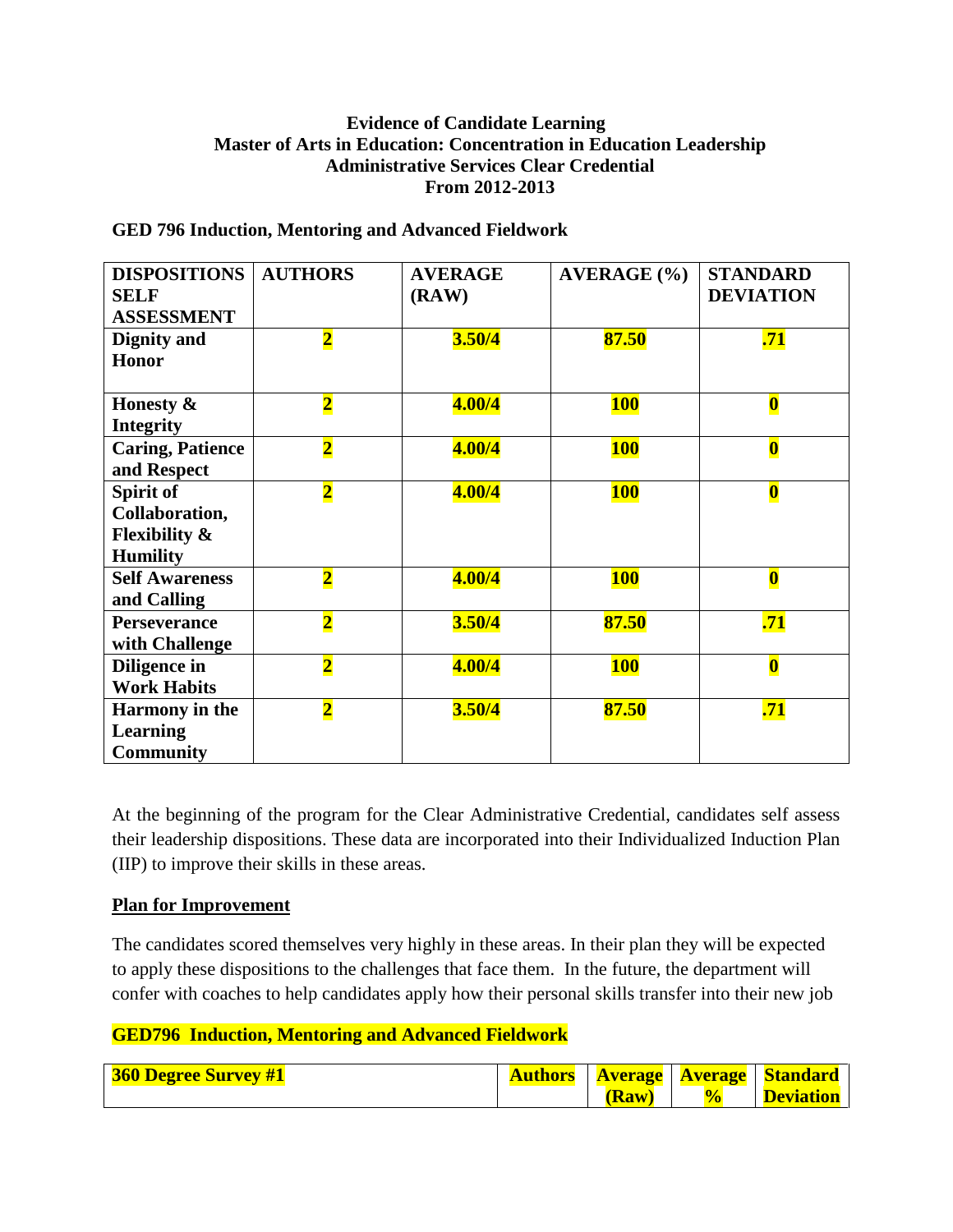| <b>Facilitating the development, articulation,</b><br>implementation and stewardship of a vision of<br>learning that is shared and supported by the<br>school community | $\overline{\mathbf{6}}$ | 4.83/5 | 96.67        | .41              |
|-------------------------------------------------------------------------------------------------------------------------------------------------------------------------|-------------------------|--------|--------------|------------------|
| <b>Advocating, nurturing and sustaining a school</b><br>culture and instructional program conducive<br>to student learning and staff professional<br>growth             | $\overline{\mathbf{6}}$ | 4.67/5 | 93.33        | .52              |
| <b>Ensuring management of the organization,</b><br>operations and resources for a safe, efficient<br>and effective learning environment                                 | $\overline{\mathbf{6}}$ | 4.3/5  | 86.67        | $\overline{.82}$ |
| <b>Collaborating with families and community</b><br>members, responding to diverse community<br>needs, and mobilizing community resources                               | $\overline{\mathbf{6}}$ | 4.50/5 | <b>90.00</b> | .55              |
| <b>Modeling a personal code of ethics and</b><br>developing professional leadership capacity                                                                            | $\overline{\mathbf{6}}$ | 4.67/5 | 93.33        | $\overline{.52}$ |
| <b>Understanding, responding to, and influencing</b><br>the larger political, social, economic, legal, and<br>cultural context                                          | $\overline{\mathbf{6}}$ | 4.67/5 | <b>93.33</b> | .52              |

At the beginning of the program, candidates request the survey completed by various faculty/staff at their workplace. Surveys are scored by the University Coach and results given to the candidate and incorporated into their Individualized Induction Plan.

# **GED 797 PROFESSIONAL DEVELOPMENT AND ASSESSMENT**

| <b>DISPOSITIONS</b>      | <b>AUTHORS</b>          | <b>AVERAGE</b> | AVERAGE (%) | <b>STANDARD</b>  |
|--------------------------|-------------------------|----------------|-------------|------------------|
| <b>BY COACH</b>          |                         | (RAW)          |             | <b>DEVIATION</b> |
| Dignity and              | $\overline{\mathbf{0}}$ |                |             |                  |
| <b>Honor</b>             |                         |                |             |                  |
|                          |                         |                |             |                  |
| <b>Honesty</b> and       | $\bf{0}$                |                |             |                  |
| <b>Integrity</b>         |                         |                |             |                  |
| <b>Caring, Patience</b>  | $\bf{0}$                |                |             |                  |
| and Respect              |                         |                |             |                  |
| Spirit of                | $\overline{\mathbf{0}}$ |                |             |                  |
| Collaboration,           |                         |                |             |                  |
| <b>Flexibility &amp;</b> |                         |                |             |                  |
| <b>Humility</b>          |                         |                |             |                  |
| <b>Self Awareness</b>    | $\overline{\textbf{0}}$ |                |             |                  |
| and Calling              |                         |                |             |                  |
| <b>Perseverance</b>      | $\overline{\mathbf{0}}$ |                |             |                  |
| with Challenge           |                         |                |             |                  |
| Diligence in             | $\overline{\mathbf{0}}$ |                |             |                  |
| <b>Work Habits</b>       |                         |                |             |                  |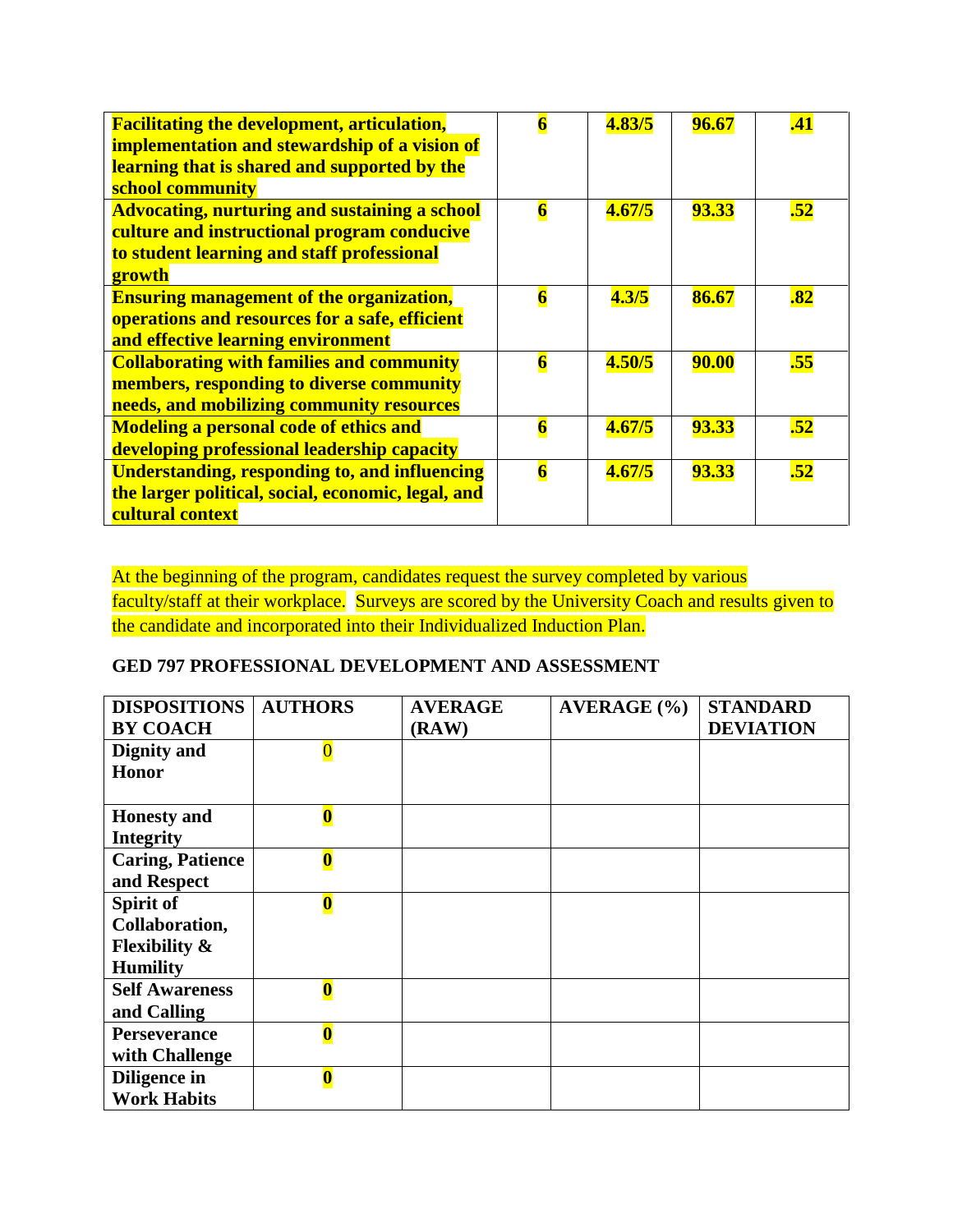| <b>Harmony</b> in the |  |  |
|-----------------------|--|--|
| Learning              |  |  |
| <b>Community</b>      |  |  |

At the culmination of the program, the coach assesses the dispositions of each candidate. No data are available for these criteria.

#### **Plan for Improvement**

At this point in the program coaches would expect to see strong dispositional skills exhibited by the candidates. Individual candidates are counseled if their dispositions fall below a three on a four point scale.

The Academic Dean and Faculty will work together to create a system of accountability for completion of these data by University Mentors.

# **GED 797 PROFESSIONAL DEVELOPMENT AND ASSESSMENT**

| <b>CPSEL SELF-ASSESSMENT</b>                                                                                                                                                                                                  | <b>Authors</b>           | <b>Average</b><br>(Raw) | <b>Average</b><br>$\frac{1}{2}$ | <b>Standard</b><br><b>Deviation</b> |
|-------------------------------------------------------------------------------------------------------------------------------------------------------------------------------------------------------------------------------|--------------------------|-------------------------|---------------------------------|-------------------------------------|
| <b>Facilitating the development, articulation,</b><br>implementation and stewardship of a vision of<br>learning that is shared and supported by the<br>school community                                                       | $\overline{\mathbf{12}}$ | 4.33/5                  | 96.67                           | .65                                 |
| <b>Advocating, nurturing and sustaining a school</b><br>culture and instructional program conducive<br>to student learning and staff professional<br>growth                                                                   | <b>12</b>                | 4.50/5                  | <b>90.00</b>                    | .67                                 |
| <b>Ensuring management of the organization,</b><br>operations and resources for a safe, efficient<br>and effective learning environment                                                                                       | <u>12</u>                | 4.58/5                  | 91.67                           | .51                                 |
| <b>Collaborating with families and community</b><br>members, responding to diverse community<br>needs, and mobilizing community resources                                                                                     | <b>12</b>                | 4.46/5                  | 89.17                           | .66                                 |
| <b>Modeling a personal code of ethics and</b><br>developing professional leadership capacity                                                                                                                                  | <u>12</u>                | 4.58/5                  | 91.67                           | .67                                 |
| <b>Understanding, responding to, and influencing</b><br>the larger political, social, economic, legal, and<br>cultural context<br>At the culmination of the program, the candidate completes the CPSEL self-assessment. It is | <b>12</b>                | 4.33/5                  | 86.67                           | .89                                 |

At the culmination of the program, the candidate completes the CPSEL self-assessment. It is expected that scores are higher than on the initial CPSEL self-assessment completed at the beginning of the program. This report does not compare the first to the final since the data do not necessarily relate to the same students.

# **GED 797 PROFESSIONAL DEVELOPMENT AND ASSESSMENT**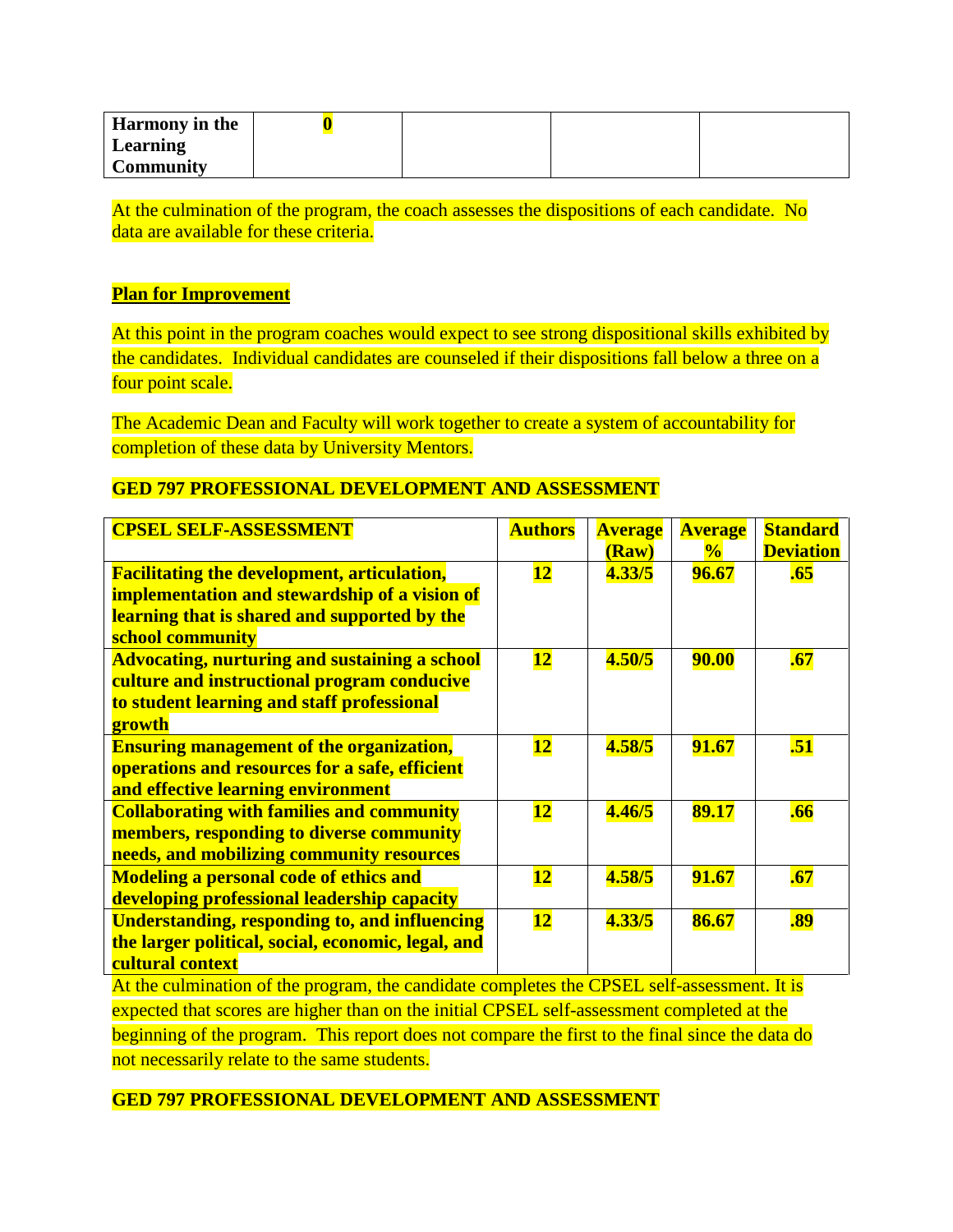| <b>360 Degree Survey #2</b>                                                                                                                                             | <b>Authors</b> | <b>Average</b><br>(Raw) | <b>Average</b><br>$\frac{1}{2}$ | <b>Standard</b><br><b>Deviation</b> |
|-------------------------------------------------------------------------------------------------------------------------------------------------------------------------|----------------|-------------------------|---------------------------------|-------------------------------------|
| <b>Facilitating the development, articulation,</b><br>implementation and stewardship of a vision of<br>learning that is shared and supported by the<br>school community | <b>11</b>      | 4.55/5                  | <b>90.91</b>                    | .52                                 |
| <b>Advocating, nurturing and sustaining a school</b><br>culture and instructional program conducive<br>to student learning and staff professional<br>growth             | <b>11</b>      | 4.73/5                  | 94.55                           | .47                                 |
| <b>Ensuring management of the organization,</b><br>operations and resources for a safe, efficient<br>and effective learning environment                                 | <b>11</b>      | 4.82/5                  | 96.36                           | .40                                 |
| <b>Collaborating with families and community</b><br>members, responding to diverse community<br>needs, and mobilizing community resources                               | $\bf{11}$      | 4.73/5                  | 94.55                           | .47                                 |
| <b>Modeling a personal code of ethics and</b><br>developing professional leadership capacity                                                                            | <b>11</b>      | 4.77/5                  | 95/45                           | .41                                 |
| <b>Understanding, responding to, and influencing</b><br>the larger political, social, economic, legal, and<br>cultural context                                          | <b>11</b>      | 4.62/5                  | 92.47                           | .50                                 |

At the end of the program, candidates request the survey completed by various faculty/staff at their workplace. Surveys are scored by the University Coach and results given to the candidate for comparison to the initial 260 degree survey. It is expected that scores would increase after time in the program with the coaching process and the experience gained. Data cannot be compared to the initial 260 degree survey in this report as it does not identify same students.

# **GED 797 PROFESSIONAL DEVELOPMENT AND ASSESSMENT**

| <b>Culminating Exhibition</b>                          | <b>Authors</b> | <b>Average</b> | <b>Average</b> | <b>Standard</b>  |
|--------------------------------------------------------|----------------|----------------|----------------|------------------|
|                                                        |                | (Raw)          | $\frac{0}{0}$  | <b>Deviation</b> |
| <b>Evidence of the achievement of identified goals</b> | 16             | 4.81/5         | 96.25          | .40              |
| <b>Identified strategies/activities contributed to</b> | <b>16</b>      | 4.94/5         | 98.75          | .25              |
| the achievement of the goals                           |                |                |                |                  |
| <b>Candidate identified appropriate resources for</b>  | <b>16</b>      | 4.75/5         | <b>95.00</b>   | .45              |
| accomplishing state goals                              |                |                |                |                  |
| <b>Candidates has completed the pre- post-self</b>     | <b>16</b>      | 4.88/5         | <b>97.50</b>   | .34              |
| assessment of strengths and identified areas for       |                |                |                |                  |
| further growth                                         |                |                |                |                  |
| <b>Candidate has provided reflective summaries</b>     | <b>16</b>      | 4.69/5         | 93.75          | .60              |
| of seminars, etc. and has tied learnings to day-       |                |                |                |                  |
| to-day job responsibilities.                           |                |                |                |                  |
| <b>Candidate's log of mentor contacts indicates</b>    | <b>16</b>      | 4.88/5         | <b>97.50</b>   | .34              |
| regular contacts and reflection                        |                |                |                |                  |